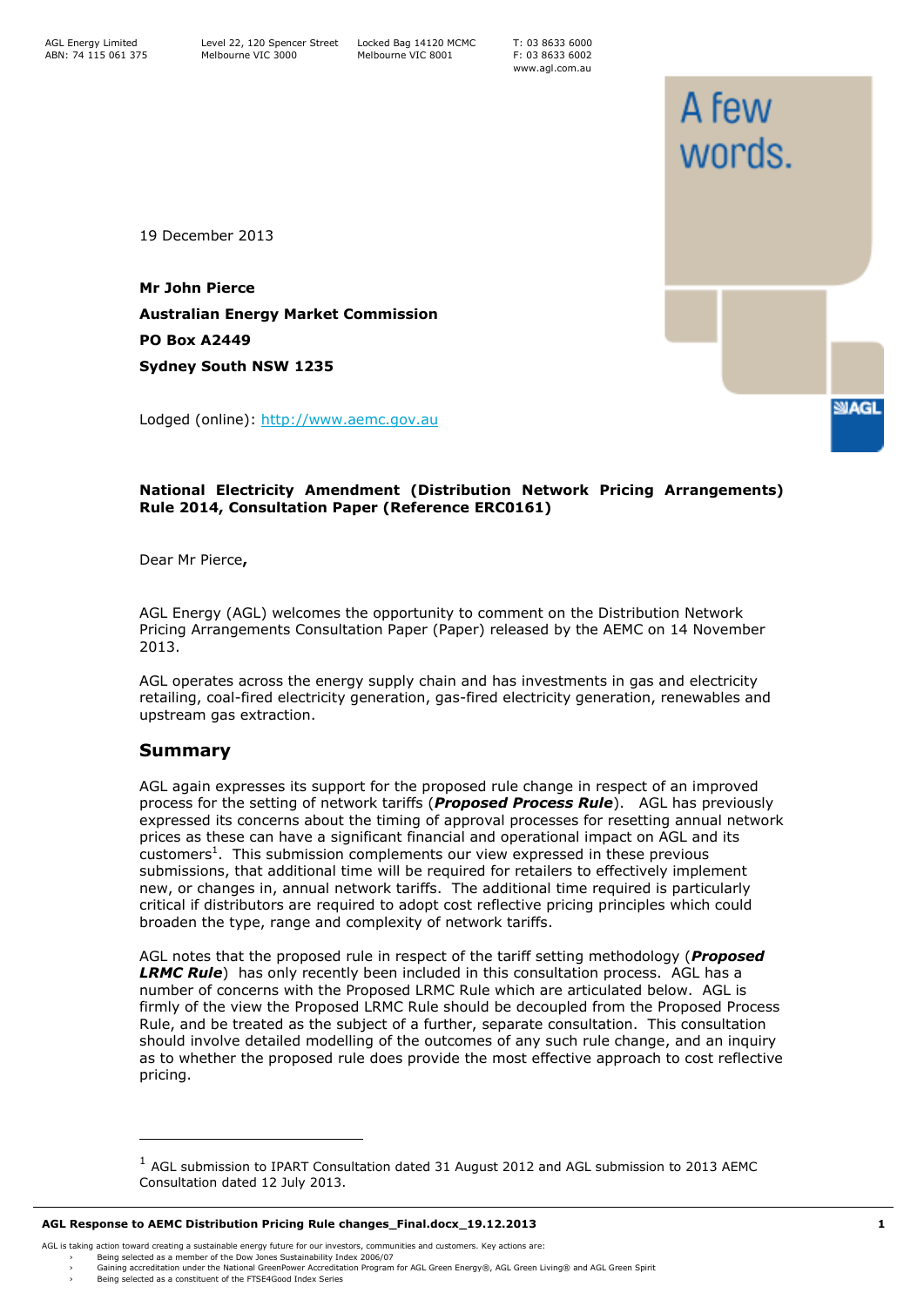# **Detailed Submission**

### **Tariff setting process**

AGL generally supports the consolidated request of the rule change proposal from the Standing Council on Energy and Resourced (SCER) and the Independent Pricing and Regulatory Tribubal (IPART) because of our view that the changes will improve the process associated with network and retail price resets. The change will:

- Allow customers and retailers to have more say in the development of network  $\bullet$ tariffs through required consultations by the distribution businesses;
- Enhance the distribution pricing framework to provide a higher level of certainty in  $\bullet$ the pricing structure and possibly a more predictable movement of pricing levels;
- Require a Pricing Structure Statement to be approved by Australian Energy Regulatory (AER) that is somewhat binding on howdistribution businesses set annual tariffs throughout, and possibly across, the regulatory periods; and
- Support the intent of SCER's rule change proposal in moving towards cost  $\bullet$ reflective network tariffs that may provide customers the opportunity to influence decisions on the recovery, and future increase, of network costs.

#### **Tariff setting methodology**

A move towards more cost reflective tariffs is generally supported for a variety of good, well-documented, reasons. However, AGL is concerned that the rule change submission by SCER on Distribution Network Pricing Arrangements has resulted in a consultation around the annual price resetting process, for which the first round submissions showed strong support, being conflated with the more substantial issue of tariff setting methodologies. This Proposed LRMC Rule requires substantial changes to the NER and should not, in our opinion, have been consolidated into a consultation process that was underway.

With respect to the content of the Proposed LRMC Rule , AGL is concerned that the rule change proposal is contemplating the making of rules that will mandate the use of long run marginal costs (LRMC) in setting distribution tariffs. AGL raises the following concerns with this current form of the proposal.

#### Likely impact of Proposed LRMC Rule

AGL understands that there has not been any modelling or detailed analysis as to how the Proposed LRMC Rule would actually impact customer bills once applied. Specifically, a particular tariff is being mandated without any attempt at identifying impacts on customer types, customers with different profiles, or retailers' abilities to reflect such tariffs, etc. AGL is of the view that in order to provide a basis for proper consideration and consultation, the application of the rule should be modelled, and these results made public in the consultation process. Unintended impacts on customers, retailers, and distributors and perverse outcomes might be identified, and avoided, through a rigorous modelling effort.

#### Cost benefit analysis

A major change such as the one proposed by SCER should also be accompanied by an identification and evaluation of the costs and benefits of such a change. This would allow stakeholders to fully consider the issues and implications of the proposed changes. Further, a cost benefit analysis is required under S92 (1) of the National Electricity Law (NEL) and detailed in Regulation 8 of the National Electricity (South Australia) Regulations which states that a rule change request must contain *inter alia* 'an explanation of the

AGL is taking action toward creating a sustainable energy future for our investors, communities and customers. Key actions are:

**SUAGL** 

<sup>›</sup> Being selected as a member of the Dow Jones Sustainability Index 2006/07<br>› Gaining accreditation under the National GreenPower Accreditation Program for AGL Green Energy®, AGL Green Iiving® and AGL Green